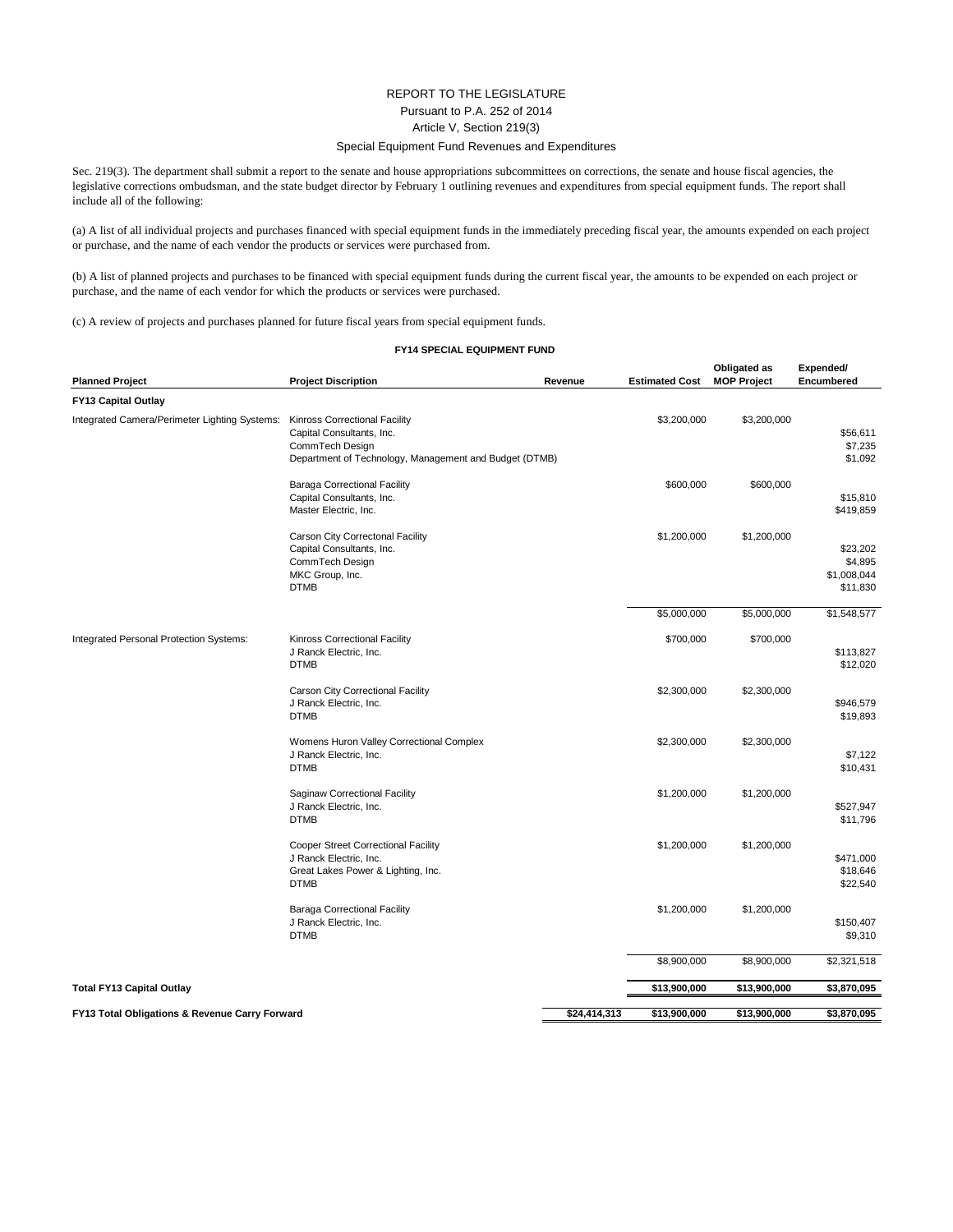| <b>Planned Project</b>                                          | <b>Project Description</b>                                                                                                                                                                 | Revenue      | <b>Estimated Cost</b>    | Obligated as<br><b>MOP Project</b> | Expended/<br>Encumbered                                                        |
|-----------------------------------------------------------------|--------------------------------------------------------------------------------------------------------------------------------------------------------------------------------------------|--------------|--------------------------|------------------------------------|--------------------------------------------------------------------------------|
| <b>FY14 Operating</b><br>Security Equipment:                    | Cellphone Detection, Tasers, Vests, Radios, Stun Cuffs<br>APCO AFC, Inc.<br>Michigan Taser Distributing, Inc.                                                                              |              | \$500,000                |                                    | \$2,500<br>\$28,732                                                            |
|                                                                 | Motorola Solutions, Inc.<br><b>Phillips Electronics</b><br>Protective Products Enterprises, Inc.<br>TeleWave, Inc.<br>T & W Electronics, Inc.<br>TX RX Systems, Inc.<br><b>WW Grainger</b> |              |                          |                                    | \$467.413<br>\$17,998<br>\$1,769<br>\$6,449<br>\$23,160<br>\$6,248<br>\$12,318 |
|                                                                 | Fencing, Cameras, Lighting                                                                                                                                                                 |              | \$1,255,000              | \$1,255,000                        |                                                                                |
|                                                                 | <b>TBD</b>                                                                                                                                                                                 |              | \$1,755,000              | \$1,255,000                        | \$1,255,000<br>\$1,821,587                                                     |
| Integrated Camera/Perimeter Lighting Systems:                   | Richard A. Handlon Correctional Facility<br>CommTech Design<br><b>Matrix Consulting</b><br>MKC Group, Inc.<br><b>DTMB</b>                                                                  |              | \$305,000                | \$305,000                          | \$13,980<br>\$17,285<br>\$187,185<br>\$2,975                                   |
|                                                                 | <b>TBD</b>                                                                                                                                                                                 |              |                          |                                    | \$82,500                                                                       |
|                                                                 | Ionia Correctional Facility<br>CommTech Design<br><b>Matrix Consulting</b><br>MKC Group, Inc.                                                                                              |              | \$200,000                | \$198,000                          | \$13,980<br>\$16,891<br>\$162,902                                              |
|                                                                 | Cooper Street Correctional Facility<br>CommTech Design<br>Great Lakes Power & Lighting, Inc.<br><b>DTMB</b><br><b>TBD</b>                                                                  |              | \$200,000                | \$187,200                          | \$27,740<br>\$9,309<br>\$13,261<br>\$112,812                                   |
|                                                                 | <b>Baraga Correctional Facility</b><br>Master Electric, Inc.                                                                                                                               |              | \$155,000                | \$153,700                          | \$151,101                                                                      |
|                                                                 | Macomb Correctional Facility<br><b>Matrix Consulting</b><br><b>DTMB</b><br><b>TBD</b>                                                                                                      |              | \$570,000                | \$570,000                          | \$43,212<br>\$18,843<br>\$508,045                                              |
|                                                                 | Thumb Correctional Facility<br><b>Matrix Consulting</b><br><b>DTMB</b><br><b>TBD</b>                                                                                                       |              | \$435,000                | \$435,000                          | \$77,875<br>\$18,843<br>\$338,282                                              |
|                                                                 |                                                                                                                                                                                            |              | \$1,865,000              | \$1,848,900                        | \$1,817,021                                                                    |
| Integrated Personal Protection Systems:                         | <b>Alger Correctional Facility</b><br>J Ranck Electric, Inc.                                                                                                                               |              | \$350,000                | \$350,000                          | \$336,718                                                                      |
|                                                                 | West Shoreline Correctional Facility<br><b>TBD</b>                                                                                                                                         |              | \$955,000                | \$955,000                          | \$955,000                                                                      |
|                                                                 | Kinross Correctional Facility<br>TBD                                                                                                                                                       |              | \$500,000                | \$501,312                          | \$501,312                                                                      |
|                                                                 | Upgrade Senstar PPD at 11 facilities<br>Senstar, Inc.                                                                                                                                      |              | \$375,000<br>\$2,180,000 | \$375,000<br>\$2,181,312           | \$363,077<br>\$2,156,107                                                       |
| <b>Total FY14 Operating</b>                                     |                                                                                                                                                                                            |              | \$5,800,000              | \$5,285,212                        | \$5,794,715                                                                    |
|                                                                 |                                                                                                                                                                                            |              |                          |                                    |                                                                                |
| FY 14 Capital Outlay<br>Integrated Personal Protection Systems: | Marquette Branch Prison<br><b>Matrix Consulting</b><br><b>DTMB</b>                                                                                                                         |              | \$1,300,000              | \$1,300,000                        | \$23,833<br>\$24,211                                                           |
|                                                                 | Chippewa Correctional Facility<br><b>DTMB</b>                                                                                                                                              |              | \$2,400,000              | \$2,400,000                        | \$34,725                                                                       |
|                                                                 | Earnest C. Brooks Correctional Facility<br><b>DTMB</b>                                                                                                                                     |              | \$1,200,000              | \$1,200,000                        | \$17,325                                                                       |
|                                                                 | Macomb Correctional Facility                                                                                                                                                               |              | \$1,100,000              | \$1,100,000                        |                                                                                |
| <b>Total FY14 Capital Outlay</b>                                |                                                                                                                                                                                            |              | \$6,000,000              | \$6,000,000                        | \$100,094                                                                      |
| FY14 Boilerplate Funding<br>Prisoner Programming                |                                                                                                                                                                                            |              | \$2,000,000              | \$0                                | \$2,000,000                                                                    |
| FY14 Revenue and Obligations <sup>1</sup>                       |                                                                                                                                                                                            | \$11,546,936 | \$13,800,000             | \$11,285,212                       | \$7,894,808                                                                    |